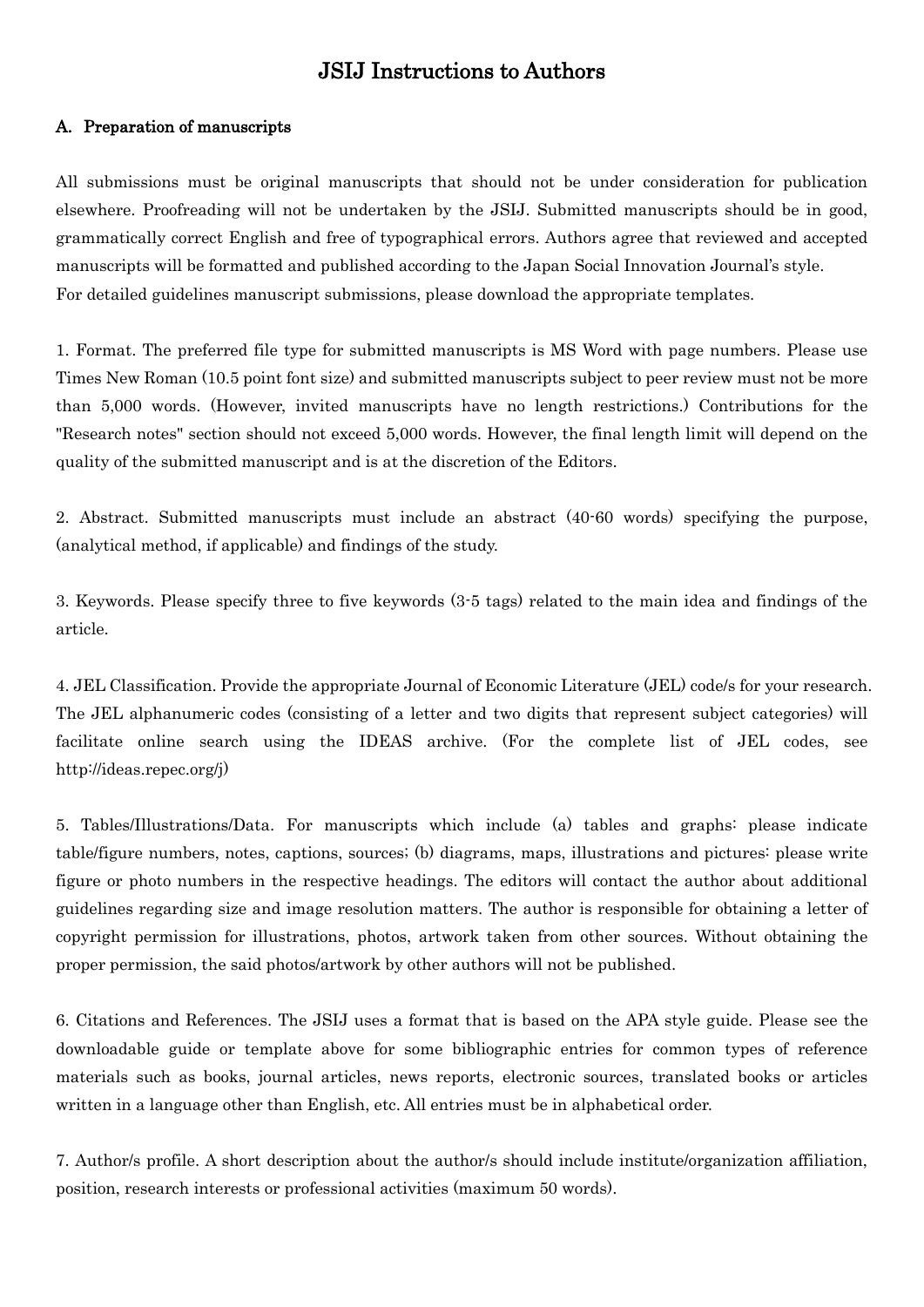8. Submission. Please send the following documents to jsij.editors@gk.u-hyogo.ac.jp and write "For JSIJ submission" in the email subject line:

- The final version of your file (preferably in MS-Word)
- The original table/figures files (preferably in MS-Excel)
- The individual image files (in JPEG, TIFF or PNG formats)

#### B. Screening and review or evaluation process

Submitted manuscripts are subject to a preliminary screening based on paper quality and theme suitability. Those that clear the initial screening then undergo a double-blind peer review process. No fewer than two reviewers are assigned by the Guest Editor/s to conduct the review based on these evaluation criteria. Based on the evaluation of the reviewers, the Guest Editor/s and the editorial team makes the final decision on whether to accept a manuscript.

There are mainly five possible decisions:

1. Accept (for the peer-reviewed articles section): Acceptance without revision. The paper is ready for publication.

2. Accept (for the research notes section): Authors are informed that the JSIJ accepts the submitted manuscript as a research note. The research notes section is for manuscripts which discuss a topic related to the theme of the JSIJ issue and reports significant findings based on a conceptual framework. Research notes present original research similar to full-length research articles but in a shortened format. (However, the length of the final draft will depend on the quality of the manuscript and is at the discretion of the Editors.)

3. Accept subject to revision (for the peer-reviewed articles section): This is for manuscripts that are relevant to the audience of the JSIJ; have significant and original contributions, and either technical quality and/or presentation needs revision, or additional data and clarification of results are needed to prepare the paper for publication.

4. Accept subject to revision (for the research notes section): Authors are instructed to further revise their submitted manuscripts for possible publication in the research notes section.

5. Reject: For articles that do not fit the criteria outlined above based on originality, significant contribution to the field, sound methodology, etc.

In case of a split-decision between the two reviewers, a third referee will be assigned to read and evaluate the manuscript. A specialist well-versed in the relevant research topic or theme, this referee shall be tasked with the impartial evaluation of the manuscript and decision of the matter.

Only submissions that pass the preliminary screening based on theme suitability and paper quality as well as the subsequent blind review system will be published by the JSIJ.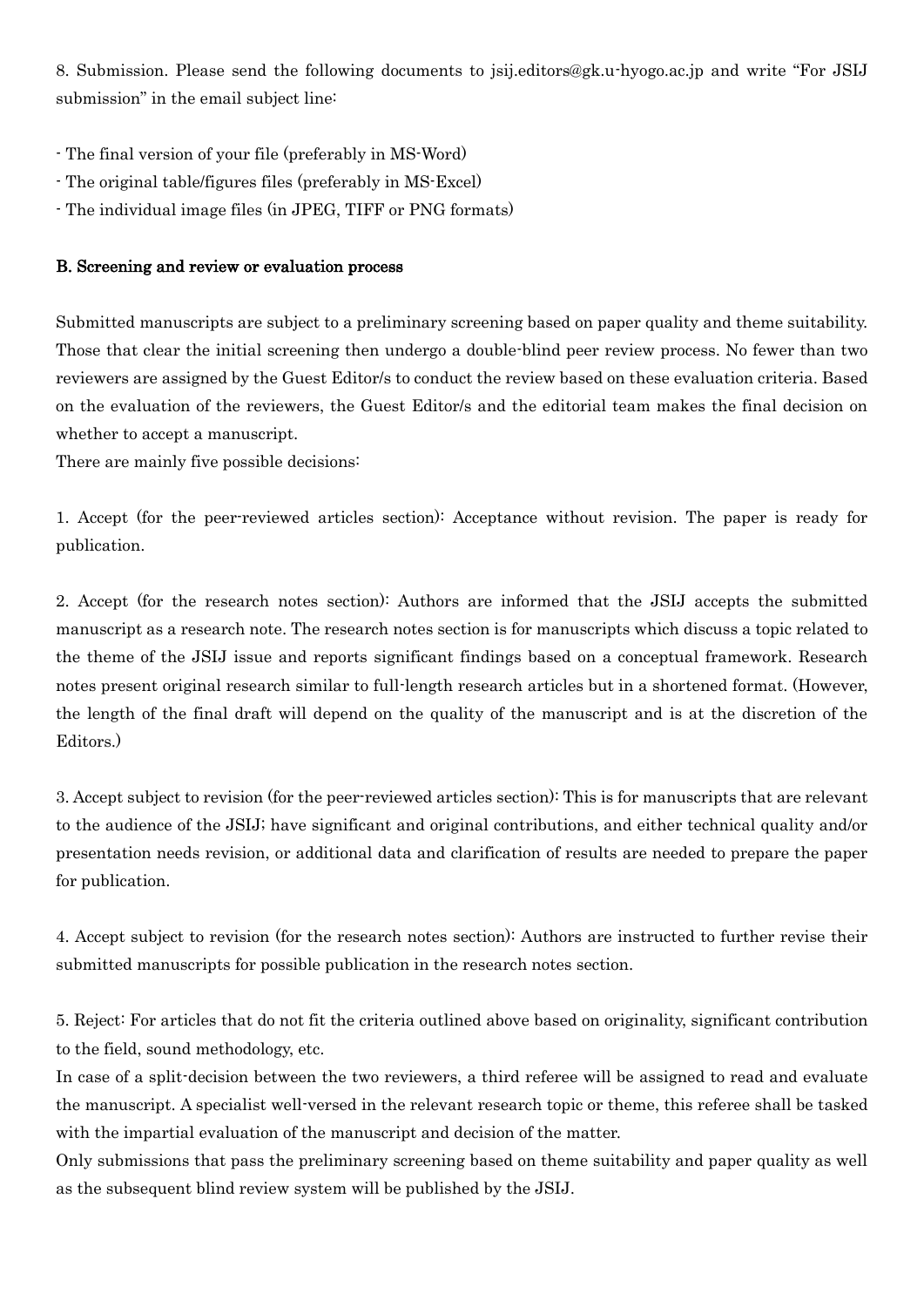# C. Time periods

1. The preliminary screening: 2 weeks

2. The double-blind peer review process: 6 weeks (depending on the response of the reviewers)

3. The review and revision process: 12 weeks (depending on the response rates of the author and the reviewers)

4. The uploading preparation (done by the journal staff): approximately 3 weeks after receiving the final revised draft from the author

In total, approximately 6 months until publishing from submission of the manuscript

## D. Open access and copyright policies

The JSIJ is the first peer-reviewed open-access electronic journal specializing in the multidisciplinary field of social innovation. All articles published by the JSIJ are made freely accessible online immediately upon publication, without any need for subscription or registration fees.

The publisher of the JSIJ (Institute for Policy Analysis and Social Innovation of the University of Hyogo) decided to adopt the Open Access Policy and amendments to its copyright policy on June 1, 2012. Henceforth, all articles submitted to and accepted by the JSIJ for publication will be published under a Creative Commons Attribution Non Commercial (CC BY-NC 3.0) license that allows reuse subject only to the use being non-commercial and to the article being fully attributed Creative Commons Attribution-NonCommercial License.

1. Authors retain copyright of their article/s and grant the JSIJ the right of first publication with the work simultaneously licensed under the Creative Commons Attribution-Non Commercial License (full license in detail). Under this license, authors have granted to any third party the right to use, reproduce or disseminate the article, according to the Creative Commons Attribution-NonCommercial License (full license in detail) with an acknowledgment of the work's authorship and initial publication in the JSIJ.

2. Authors are able to enter into separate, additional contractual arrangements for the non-exclusive distribution of the JSIJ's published version of the work with an acknowledgment of its initial publication in the JSIJ.

3. Authors are permitted and encouraged to post their work online (e.g., in their personal websites, respective institutional repositories or archives, etc.) as it can lead to productive exchanges, as well as greater citation of the original work published in the JSIJ. The Creative Commons Attribution Non Commercial (CC BY-NC 3.0) license should appear on the hosted version of the article along with a DOI link to the citable final edited and typeset version of record on J-STAGE. (See The Effects of Open Access)

4. By agreeing to have the final version published, the authors declare that, in their contribution, rights of third parties have not been infringed upon anywhere in the document, including tables, graphs, illustrations,